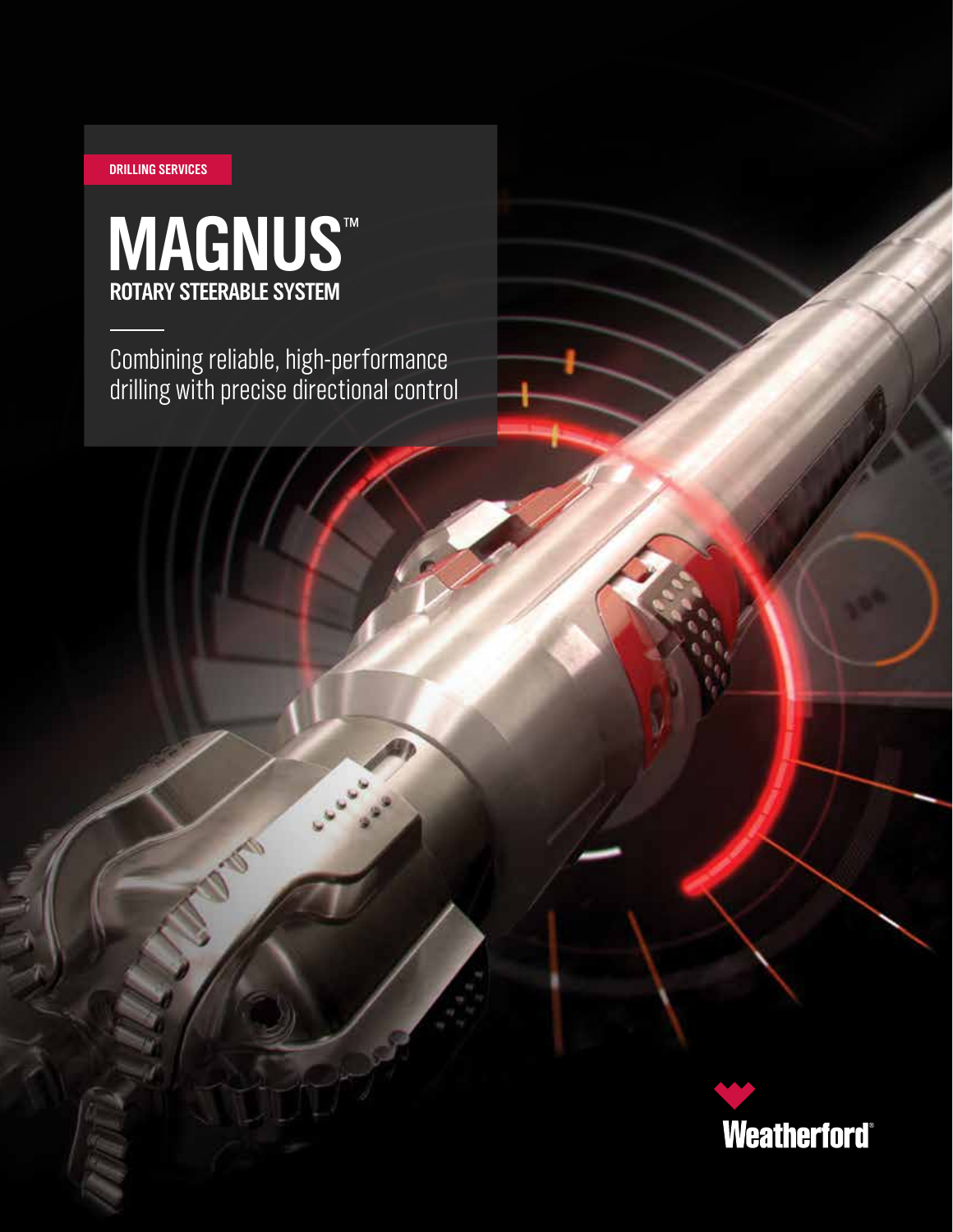# **YOUR LIMITS**

# **The Magnus™ RSS gives you reliable, accurate, and fast drilling performance.**

Today's well geometries and economics demand advanced directional drilling technology that can help you to lower overall costs and drill more hole per day.

Our Magnus rotary steerable system (RSS) uses a push-the-bit design to satisfy your need for speed without sacrificing directional control. With rugged design elements, the RSS fits nearly any scenario—from the everyday to extreme—and excels in highperformance drilling applications.

Unique features—including fully independent pad control and a trueinclination hold—help you to sustain drilling, stay on plan, and reduce well-construction costs. Combining the RSS with our comprehensive Wave™ family of logging-while-drilling (LWD) tools, market-leading HyperLine™ downhole motors, and cutting-edge RipTide® borehole enlargement tools provides you world-class capabilities.

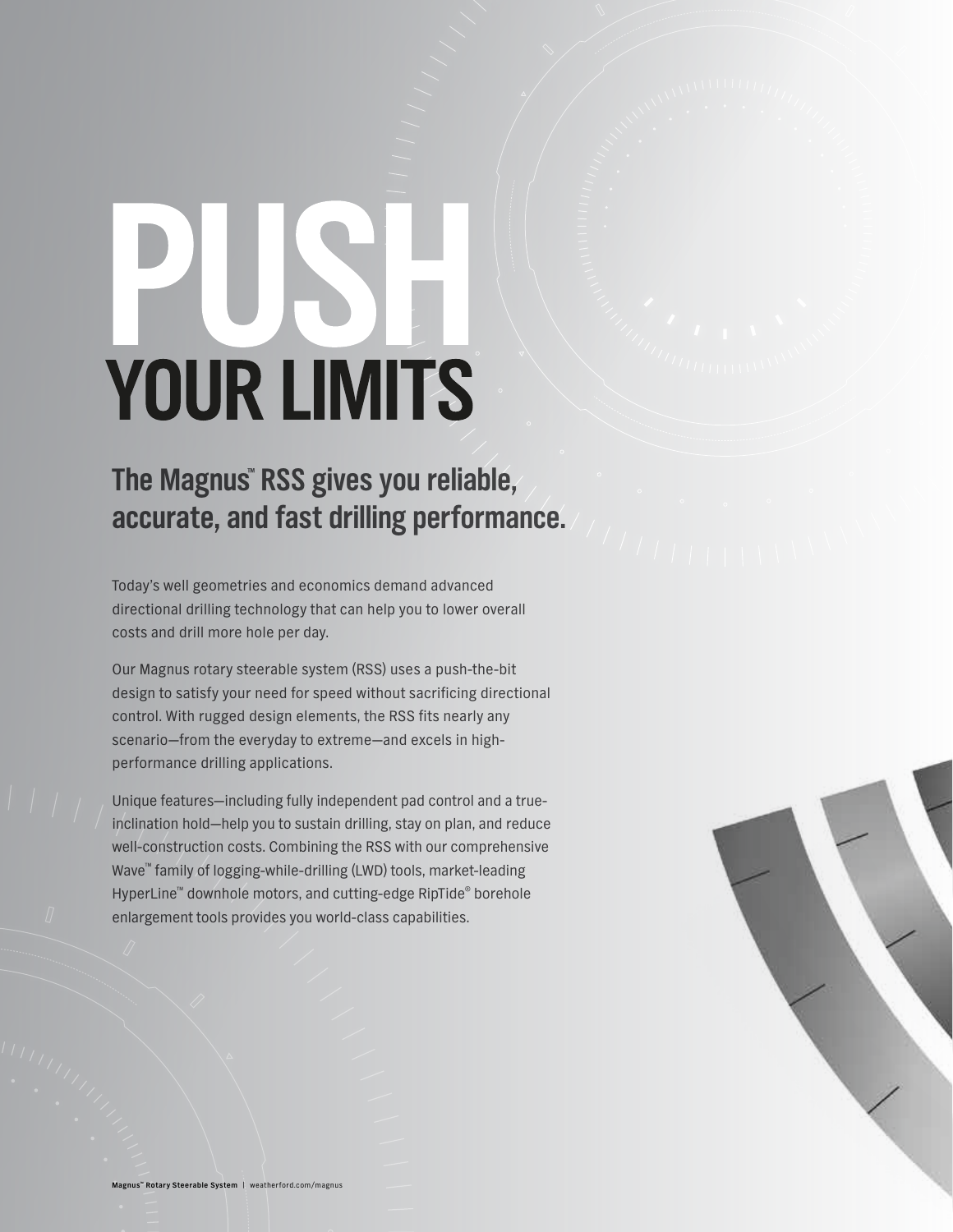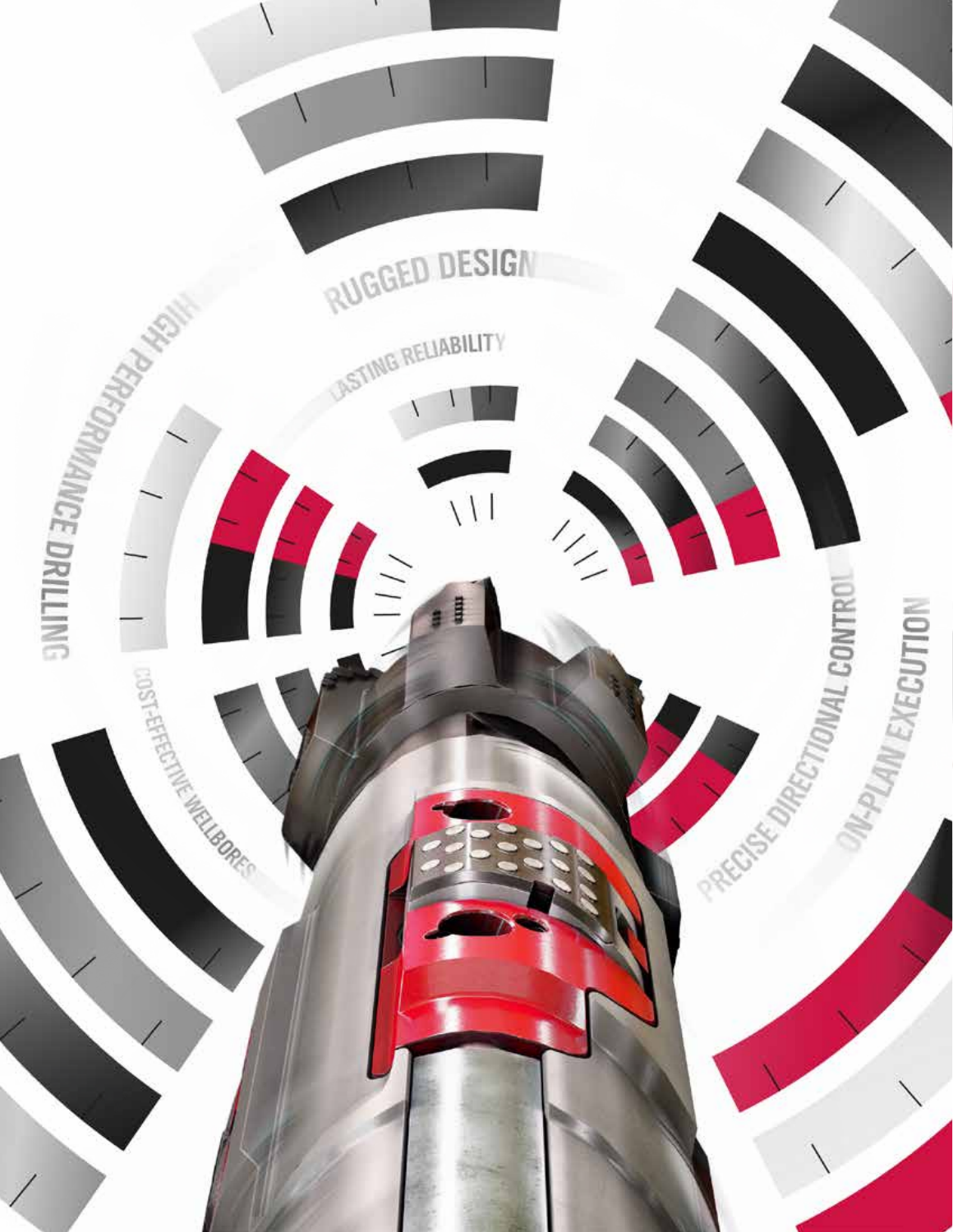# **RUGGED DESIGN** FOR LASTING RELIABILITY

Reach your target without setbacks. The robust, modular construction of the Magnus™ RSS helps you to drill reliably and maintain trajectory easily.

# **Reach total depth with a trio of valves**

A unique valve design helps you to achieve TD. Because the three valves operate independently from each other, they offer built-in redundancy and enhanced reliability.

# **Minimize stuck pipe issues**

A streamlined design reduces sticking issues. Features such as a fully rotating bias unit, minimal BHA stabilization, and an optimized junk slot area reduce the risk of expensive stuck pipe events.

# **Resist harsh environments with robust piston seals**

For performance under pressure, the Magnus RSS incorporates non-elastomeric piston seals in the mudactuated pads. The result is enhanced mechanical integrity in harsh drilling environments and greater overall system reliability.

# **Maintain operations with local service**

A modular design and local support keeps you running. The Magnus RSS is easy to deploy and maintain, even in remote locations. Service is just around the corner with our global network of maintenance and repair facilities.

# **Make reliable decisions using real-time diagnostics**

To stay on top of what happens downhole, the Magnus RSS uses real-time diagnostics. The resulting instantaneous information from the BHA enables you to confirm proper operation, take action ahead of issues, and drill ahead with confidence.

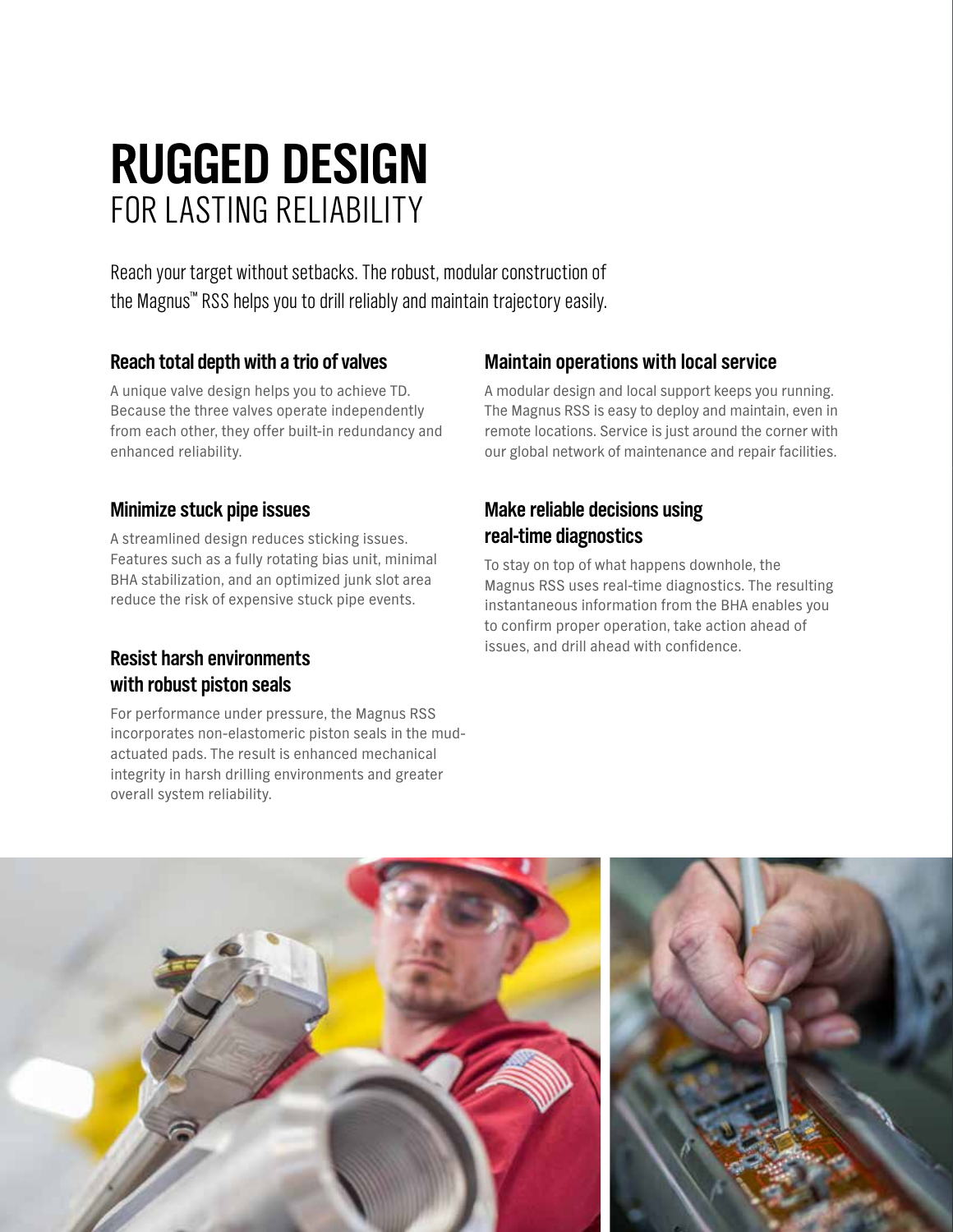



**ON-TARGET EXECUTION** 



**TRUE-INCLINATION** HOLD

# **FEATURES**



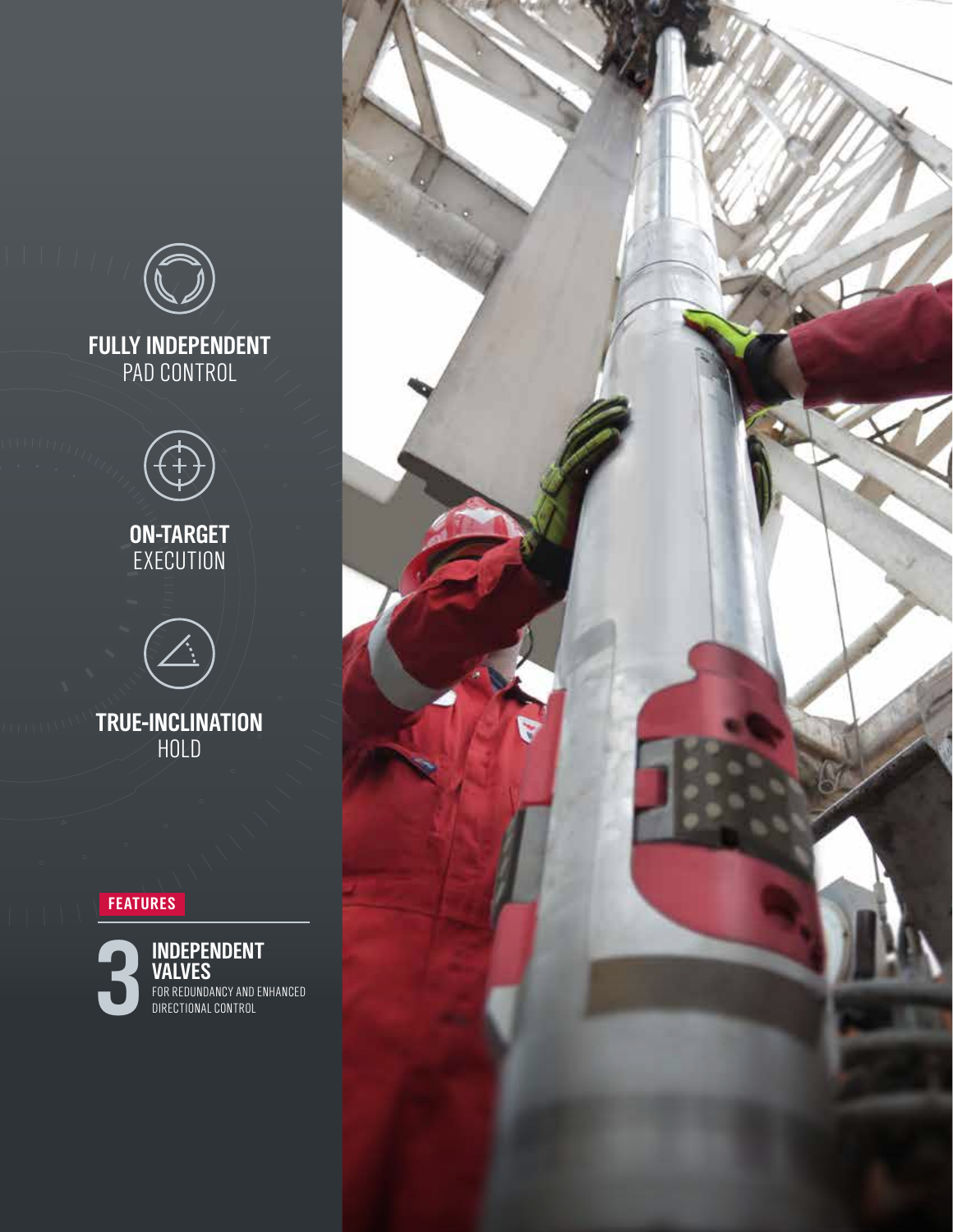# **PRECISE DIRECTIONAL STEERING** FOR STAYING ON PLAN

Remain on course from start to finish. Whether you're drilling verticals, curves, or laterals, our Magnus™ RSS provides precise, proportional adjustments for continuous control.

# **Control direction with three independent pads**

Unique independent pad control helps you to optimize the well trajectory. The three pads actively manage your direction through the entire wellbore and achieve a true-inclination hold in the lateral.

# **Steer with real-time near-bit data**

Every bit of clear, real-time information makes a difference. Taken as little as 6 ft behind the bit, continuous azimuthal gamma ray and inclination measurements enable effective wellbore placement and geosteering changes to stay in the zone.

# **Maintain direction while drilling with autopilot**

Self-regulated adjustments instill confidence in the course. Using an innovative electronic system and autopilot functionality, the Magnus RSS provides closedloop control for course corrections during drilling.

# **Take command of downhole communication**

The DownLink Commander® bidirectional communication system works without interrupting drilling. This proven system sends control signals to the Magnus RSS and then quickly verifies the information so that steering adjustments immediately take effect.

# **ACQUIRES DATA AS CLOSE AS**

# FROM THE BIT **6FT**

**CAPABLE OF**

# $10^{\circ}$ <sub>DOGLEG</sub>

## **ACHIEVES UP TO**

**300**RPM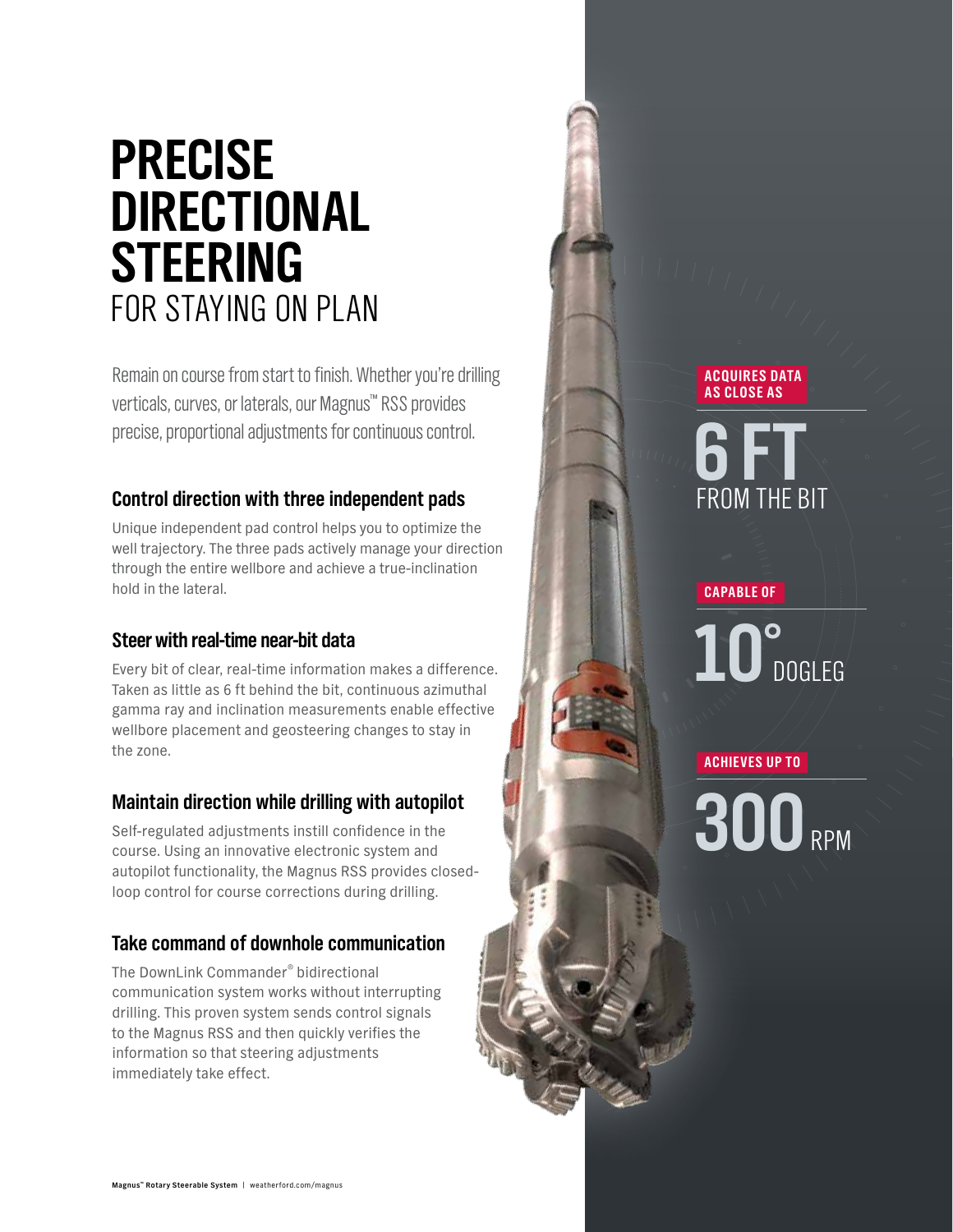# **HIGH-PERFORMANCE DRILLING** FOR COST-EFFECTIVE WELLBORES

Make gains in speed and savings with the Magnus™ RSS. Drilling efficiencies can deliver a quality wellbore ahead of time and add value that cascades to casing and completion running.

# **Speed up with selective pad activation**

A proportional control system in the Magnus RSS picks up the pace. The equivalent drilling adjustments minimize tortuosity for a smooth, high-quality wellbore that can increase the efficiency—and reduce the costs—of future wellconstruction operations.

# **Build up with a higher dogleg**

A high-dogleg capability makes a deep kickoff a matter of course. With a consistent dogleg severity capability of 10° per 100 ft, the RSS enables you to build the curve section, eliminate correction runs, and contact the pay zone sooner.

# **COMPLEMENTARY TOOLS** FOR TOP-NOTCH RESULTS

The Magnus RSS offers seamless integration with our other best-in-class drilling tools. Together, they shift your drilling capabilities from high gear to overdrive.

### **Put more power into your drilling performance**

Adding a motor can meet your need for bit speed. The Magnus RSS can run with any HyperLine™ performance drilling motor, which enables you to make the optimal choice for greater ROP, lower torque, and reduced stick-slip.

# **Verify position with high-speed sampling**

An electronic control system confirms the toolface orientation again and again. The system samples data at rapid rates to give you the ability to have full control and optimal performance at high rpms.

# **Streamline your inventory using a standard bit**

For your convenience, the Magnus RSS works with standard drill bit designs. This compatibility enables using off-the-shelf equipment to avoid lengthy lead times and reduce the need for additional inventory.



### **Obtain real-time formation-evaluation data**

The Magnus RSS works with our industry-leading Wave™ family of LWD sensors. This compatibility enables accurate reservoir data while drilling from spud to TD, which helps you to characterize the formation, stay on the planned course, and maximize sweet-spot exposure.

## **Double up on your drilling capabilities**

Optionally equipped with radio-frequency identification (RFID) technology, our RipTide® borehole-enlargement tools can run with the Magnus RSS to underream while drilling, which further prepares your wellbore for casing and completion running.